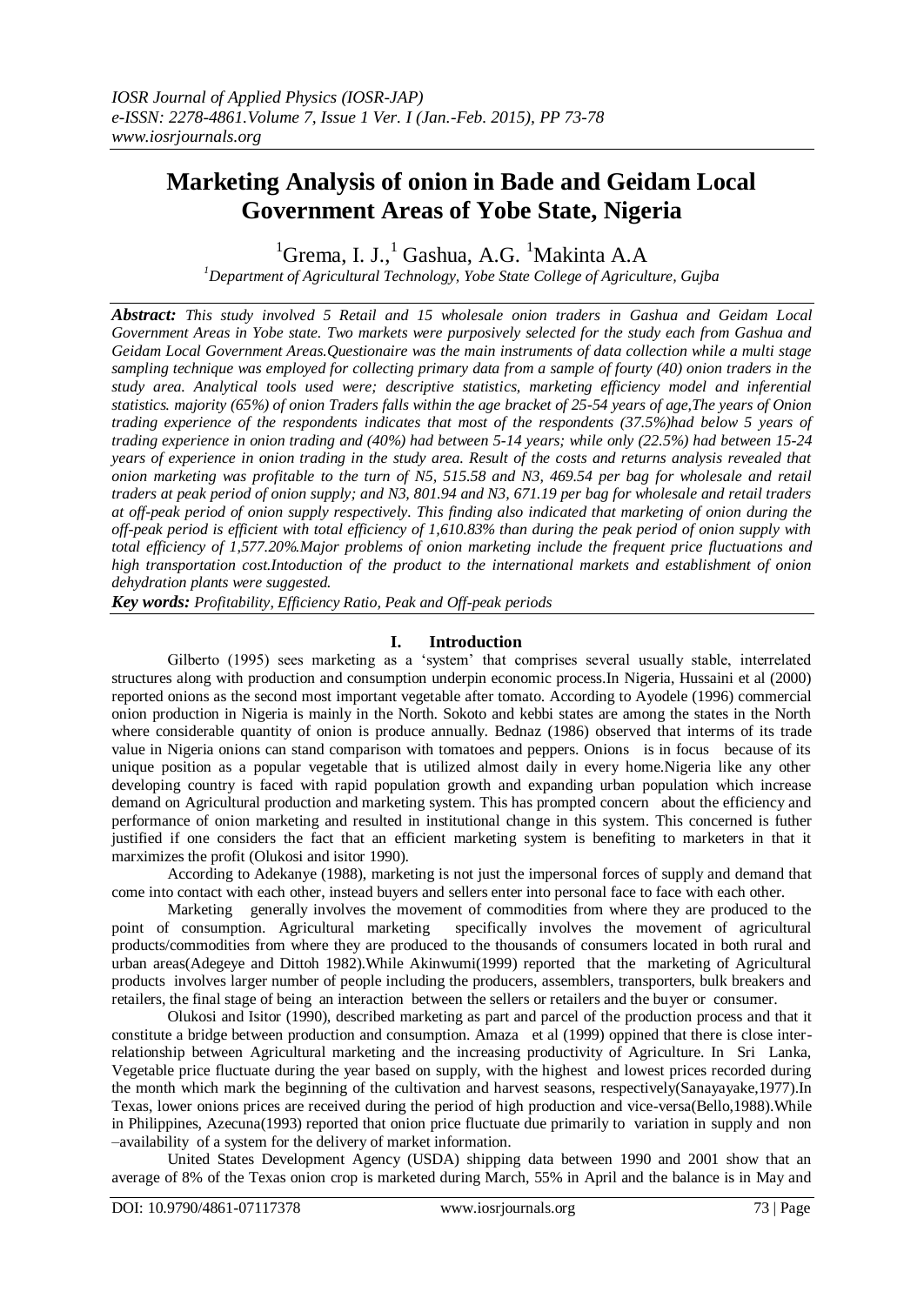June respectively (Rabinson 2002). Rabinson"s(2002) analysis of the Texas onion market resulted in the discovery that a \$1 per 50-pound price change in the last week's onion price result in a \$0.74 per 50-pound price change in the current weeks in the same direction, but moderate across multiple weeks of the shipping season. His result indicate that for every 100 truckloads of onions shipped from Mexico and South Texas during the marketing window, onion price declines by \$ 0.108 and \$0.105 per pounds, respectively.

#### **Objectives of the study**

- 1. Investigate the socio-economic characteristics of onion traders in the study area.
- 2. Determine the profitability of onion marketing
- 3. determine the marketing efficiency of onion traders .

## **II. Methodology**

Gashua and Geidam Towns in Northern Yobe share a commom boundry with Bursari, yunusari and karasuwa Local Government Areas and are located  $10^038^1$ -12 $^055^1$ N and  $3^030^1$ -4 $^006^1$ E(Yaro,2011).The area falls within the semi-arid sub Saharan region, the rainfall(350-680mm) is frequently erratic and poorly distributed(Yaro, 2000).The vegetation is largely the sudan savannah type with the northern parts of the two local governments approaching the sahel savannah(Yusuf 2012).

Two onion markets one each from Gashua and Geidam Local Government Areas were purposively selected for the study because of the intensity of onion marketing activities in the locations. From each of the two towns selected for this study, lists of relevant actors (Retailers and Wholesalers) were obtained from vegetable marketers Association officials. 5 Retails and 15 wholesale traders were randomly selected from each of the 2 towns included for this study. Hence, a sample of 40 traders from the list of 87 onion traders was studied. Data were analyzed using descriptive statistics and marketing efficiency model in determining the socio-economic characteristics and marketing efficiency of the traders in the study area.

Technical efficiencies of Onion traders were determined by measuring the productivity of performing marketing services expressed as follows:-

 $ME = VA/Cms$  x  $100/1$ Where, ME = Marketing efficiency (technical)  $VA = Value added by marketing$  $Cms = Cost of marketing services$ 

Value added by marketing = price (in Naira) received by trader less price received by proceeding trader, that is selling value less purchase price.

#### **Objectives of the study**

- 3. Investigate the socio-economic characteristics of onion traders in the study area.
- 4. Determine the profitability of onion marketing
- 3. Determine the marketing efficiency of onion traders .

| Traders      |           |      |
|--------------|-----------|------|
| Age group    | Frequency | %    |
| 25-34        |           | 17.5 |
| 35-44        | 10        | 25   |
| 45-54        |           | 22.5 |
| 55-64        | 10        | 25   |
| 65 and above |           | 10   |
| Total        | 40        | 100  |

#### **III. Results And Discussion Table 1:** Age Distribution

#### **Source: Field Survey, 2013.**

As presented in the table 1, majority (65%) of onion Traders falls within the age bracket of 25-54 years of age, this slightly varies with the finding of Adamu,(2000),who reported 80% of the onion traders in the study area fell between the age bracket of 25-50 years. With only 25% of the traders within the age categories of 55- 64 years. This signifies that most traders were within productive age bracket.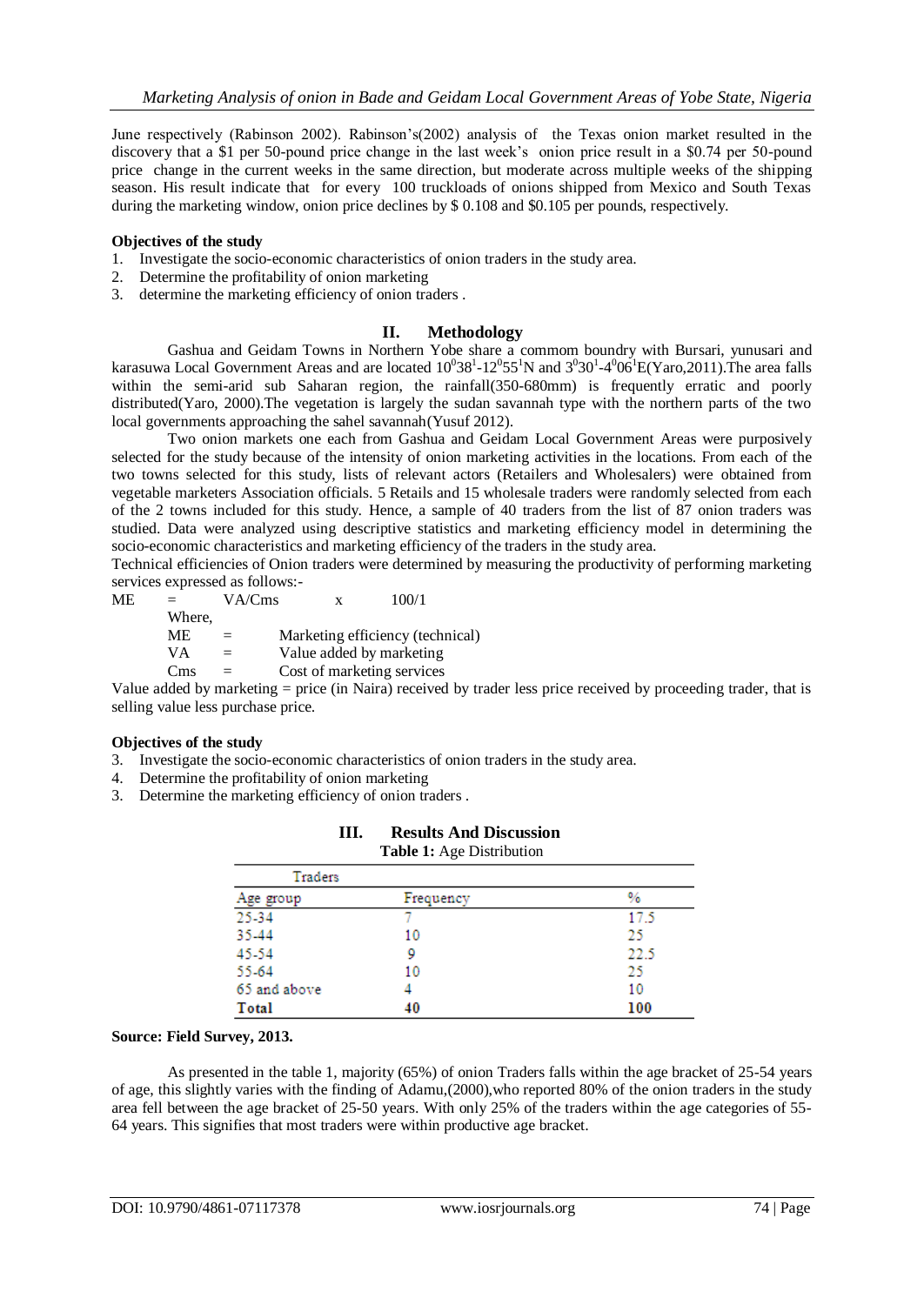|                     |    | Traders   |      |
|---------------------|----|-----------|------|
| Years of experience |    | Frequency | %    |
| Below 5             | 15 | 37.5      |      |
| 5-14                |    | 16        | 40   |
| 15-24               |    |           | 22.5 |
| 25 and above        |    |           |      |
| Total               | 40 | 100       |      |

|  | Table 2: Distribution of onion traders according to years of experience |  |  |  |  |
|--|-------------------------------------------------------------------------|--|--|--|--|
|  |                                                                         |  |  |  |  |

# **Source: Field Survey, 2013.**

The years of Onion trading experience of the respondents as reflected in the table 2 also indicates that most of the respondents 37.5.% had below 5 years of trading experience; 40% had between 5-14 years; while only 22.5% had between 15-24 years of experience in onion trading in the study area. It can therefore be deduced from these findings that most of the respondents have been into Onion business in the study area for a long period of time. As reported by (Dogondaji, 2006) that experience in marketing is expected to enhance the efficiency with which the trading activities are performed.

| Table 3: Gender of onion traders |           |               |     |  |  |  |
|----------------------------------|-----------|---------------|-----|--|--|--|
| Traders                          |           |               |     |  |  |  |
| Gender                           | Frequency | $\frac{0}{6}$ |     |  |  |  |
| Male                             | 36        |               | 90  |  |  |  |
| Female                           |           |               | 10  |  |  |  |
| Total                            | 40        |               | 100 |  |  |  |

#### **Source: Field Survey, 2013.**

As indicated in Table 3, majority of onion traders (90%) were male, with only 10% were females. This implies that men were found to be in active participation in onion marketing in the study area more than their women counterparts.

| <b>Table 4: Marital status of onion Traders</b> |                |  |  |  |  |  |
|-------------------------------------------------|----------------|--|--|--|--|--|
|                                                 | <b>Traders</b> |  |  |  |  |  |
| Frequency                                       | %              |  |  |  |  |  |
| 29                                              | 72.5           |  |  |  |  |  |
|                                                 | 20             |  |  |  |  |  |
|                                                 | 7.5            |  |  |  |  |  |
|                                                 | 100<br>40      |  |  |  |  |  |
|                                                 |                |  |  |  |  |  |

## **Source: Field Survey, 2013.**

The table also shows the distribution of onion traders according to marital status, the result indicates that majority of the respondents 72.5% were married, where as 20% were single, and 7.5% of the respondents were divorced. This indicates that Onion trading was mostly engaged in by married men.

| Table 5: Estimation of cost and Returns for onion marketing at peak and off-peak peri |  |  |  |  |  |
|---------------------------------------------------------------------------------------|--|--|--|--|--|
|---------------------------------------------------------------------------------------|--|--|--|--|--|

|                       | Peak period |            |                          |                          |                | Off-peak period |          |             |      |
|-----------------------|-------------|------------|--------------------------|--------------------------|----------------|-----------------|----------|-------------|------|
| Variable Wholesaler   | %           | Retailer % |                          | Wholesaler               | % Retailer     |                 | %        |             |      |
| Puchasing price       | 13,000.00   | ÷          | 8,739.39                 |                          | 11,808.82      |                 | ۰        | 9,465.2     |      |
| Selling price         | 20,108.82   |            | 12.545.45                | ٠                        | 16.975.00      |                 | ۰        | 13.460.6    |      |
| Transport cost        | 800.59      | 50.25      | 117.58                   | 34.94                    | 795.59         |                 | 58.3     | 113.03 34.9 |      |
| Commission tax 742.65 |             | 46. 61     | 208.94                   | 62.09                    | 524.71         |                 | 38.5     | 201.24 62.0 |      |
| Market tax            | 15.00       | 0.94       | ۰                        |                          | 15.00          |                 | 1.10     |             |      |
| Cost of loading       | 30.00       | 1.88       |                          |                          | 25.00          |                 | 1.8      | ۰           |      |
| Security tax          | 5.00        | 0.31       | $\overline{\phantom{a}}$ | $\overline{\phantom{a}}$ | 3.94           |                 | 0.29     | ۰           | ۰    |
| Depreciation          | ٠           | ۰          | 10.00                    | 2.97                     | $\overline{a}$ |                 | ۰        | 10.00       | 3.08 |
|                       |             | 100        |                          | 100                      |                |                 | 100      |             | 100  |
| TMC                   | 1.593.24    | 336.52     |                          | 1,364.24                 |                | 324.27          |          |             |      |
| TMC+P 14.593.24       |             | 9.075.91   |                          | 13,175.06                |                |                 | 9.789.42 |             |      |
| NR                    | 5.515.58    | 3,469.54   |                          | 3,801.94                 |                | 3.671.19        |          |             |      |
| <b>RRR</b>            | 0.378       |            | 0.382                    |                          | 0.289          |                 |          | 0.379       |      |

#### **Source: Field Survey, 2013.**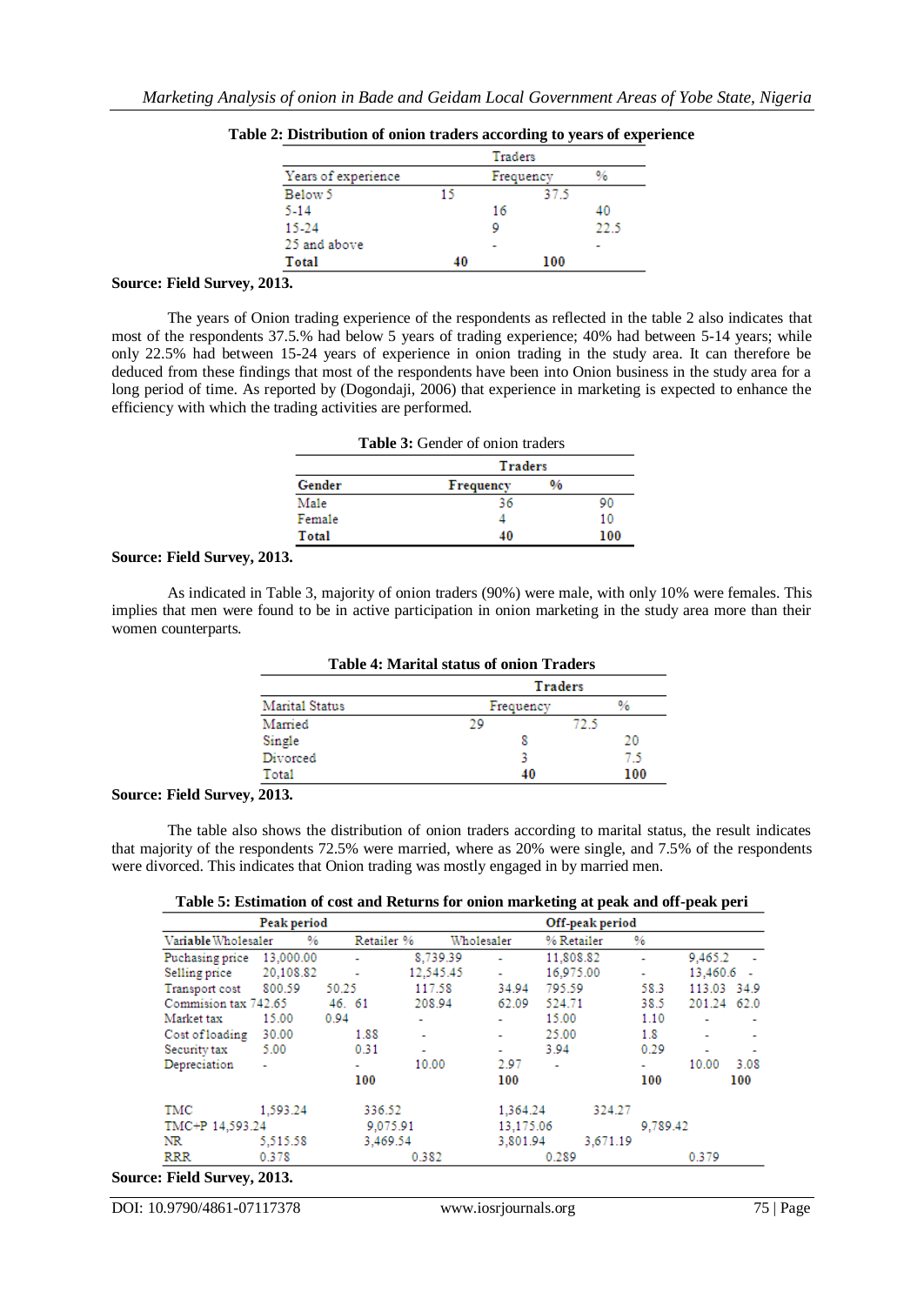The result as presented in table 5 shows that a wholesaler purchased one bag (122.6kg) of Onion at N13,000.81 and sold at an average price of N20,108.82 with a total wholesaling marketing costs of N1,593.24. Commission paid to the commission agents was N742.65 per bag which accounted for 46.61% of the marketing cost where the transportation cost was N800.59 per bag which accounted for (50.25%). However, Local Government Area Tax was N15.00 which accounted for only (0.94%), Security charges paid was N5.00 per bag and accounted for (0.31%), and at the same time cost of loading per bag was N30.00 which accounted for (1.88%). Similarly, a retailer incurred a total marketing cost of N336.52 per business cycle in addition to the purchasing price per bag of N8, 739.39 and selling price of N12, 545.45. At the same time commission charges and transportation cost reflect N208.94 and N117.58 per business cycles thereby accounted to (62.09%) and (34.94%) respectively. This accounted for more than (90%) of retailing total marketing costs.

It also revealed that during the off-peak period of Onion supply, the transportation cost N795.59 per bag for transporting the purchased onion from the markets in the study area to other distant markets account for (58.32%) of the wholesaling marketing cost, where commission charged N524.71 and cost of loading N25.00 account for (38.46%) and (1.83%) whereas, Local Government Area Tax and security fees account for (1.10) and (0.29 %) and these accounted for less than (2%) of the total marketing cost. Moreover, Onion per bag were purchased at the cost of N11, 808.82 and sold at N16, 975.00.The difference between the two prices account for value added by market. Similarly, retails purchasing and selling prices of Onion per bag were N8, 739.39 and N12, 545.45. Where commission charged cost N208.94 accounted for (62.09%).Also cost of transportation and LGA Tax accounted for only (34.94%) and (2.97%) respectively.

| <b>Table 6: Profitability Levels of Onion Trading</b>       |          |          |          |       |  |  |  |  |  |
|-------------------------------------------------------------|----------|----------|----------|-------|--|--|--|--|--|
| Net Return in Naira per bag (122.6kg)                       |          |          |          |       |  |  |  |  |  |
| Profitability index<br>Peak period<br>Off-peak period Total |          |          |          |       |  |  |  |  |  |
| Net return (N)                                              |          |          |          |       |  |  |  |  |  |
| Wholesaling                                                 | 5.515.58 | 3.801.94 | 9.317.52 |       |  |  |  |  |  |
| Retailing                                                   | 3,469.54 | 3,671.19 | 7,140.73 |       |  |  |  |  |  |
| Rate of Return Ratio (RRR)                                  |          |          |          |       |  |  |  |  |  |
| Wholesaling                                                 | 0.378    | 0.289    |          | 0.667 |  |  |  |  |  |
| Retailing                                                   | 0.382    | 0.375    |          | 0.757 |  |  |  |  |  |

#### **Source: Field Survey, 2013.**

The table 6 shows a total Net returns value of N9, 317.52, indicates the magnitude of the returns in two Onions marketing periods at wholesaling level. The peak period of supply had N5, 515.58 while off-peak marketing had N3, 801.94. At a retailing level, peak period recorded a net return of N3, 469.54 while off-peak period had N3, 671.19. Also the table reveals the rate of return ratio of 0.378 and 0.289 at wholesaling indicates that for every naira invested yield additional 37 kobo and 28 kobo a crossed the period of Onion supply to the market. More also, at retailing level, Rate of Return yield 38 kobo at peak period and 37 kobo at off-peak period of Onion marketing in the study area.

|  |  |  |  | Table 7: Efficiency level of onion marketing |
|--|--|--|--|----------------------------------------------|
|--|--|--|--|----------------------------------------------|

| Market participant<br>Efficiency (%) |                                | Marketing Cost(N) |           | Purchasing price (N) Selling Price (N) |          |        | Value Added (N) |
|--------------------------------------|--------------------------------|-------------------|-----------|----------------------------------------|----------|--------|-----------------|
| Peak period                          |                                |                   |           |                                        |          |        |                 |
| Wholesaling                          | 1,597.24 13,000.00             |                   | 20.108.82 | 7.108.82                               |          | 446.19 |                 |
| Retailing                            | 336.52                         | 8,739.39          |           | 12,545.45                              | 3,806.06 |        | 1,131.01        |
| TOTAL 1,929.76 21,739.39             |                                | 32,654.27         |           | 10.914.88                              | 1,577.20 |        |                 |
| Off-peak period                      |                                |                   |           |                                        |          |        |                 |
|                                      | Wholesaling 1,364.24 11,808.82 |                   | 16.975.00 | 5,166.18                               |          | 378.69 |                 |
| Retailing                            | 324.27                         | 9,465.15          |           | 13,460.61                              | 3.995.46 |        | 1.232.14        |
| TOTAL 1,688.51 21,273.97             |                                | 30,435.61         |           | 9,161.64                               | 1,610.83 |        |                 |

Source: Field Survey, 2013.

As indicated in the table 7, at the wholesaling and retailing levels, the cost of onion marketing in the peak period has N1, 597.24 with value added of N7, 108.82 which yield an efficiency of N 446.19 whereas, the cost expenses during the off-peak period was N1, 364.24 and added value of N5, 166.18 which resulted to an efficiency of N378.69.Similarly,retailing in the peak period recorded a marketing cost of N336.52 and value added of N3,806.06 with efficiency of N 1,131.01 while off-peak period had value added of N3,995.46 with corresponding marketing costs of  $N324.27$  which yield an efficiency of N 1,232.14. This showed that marketing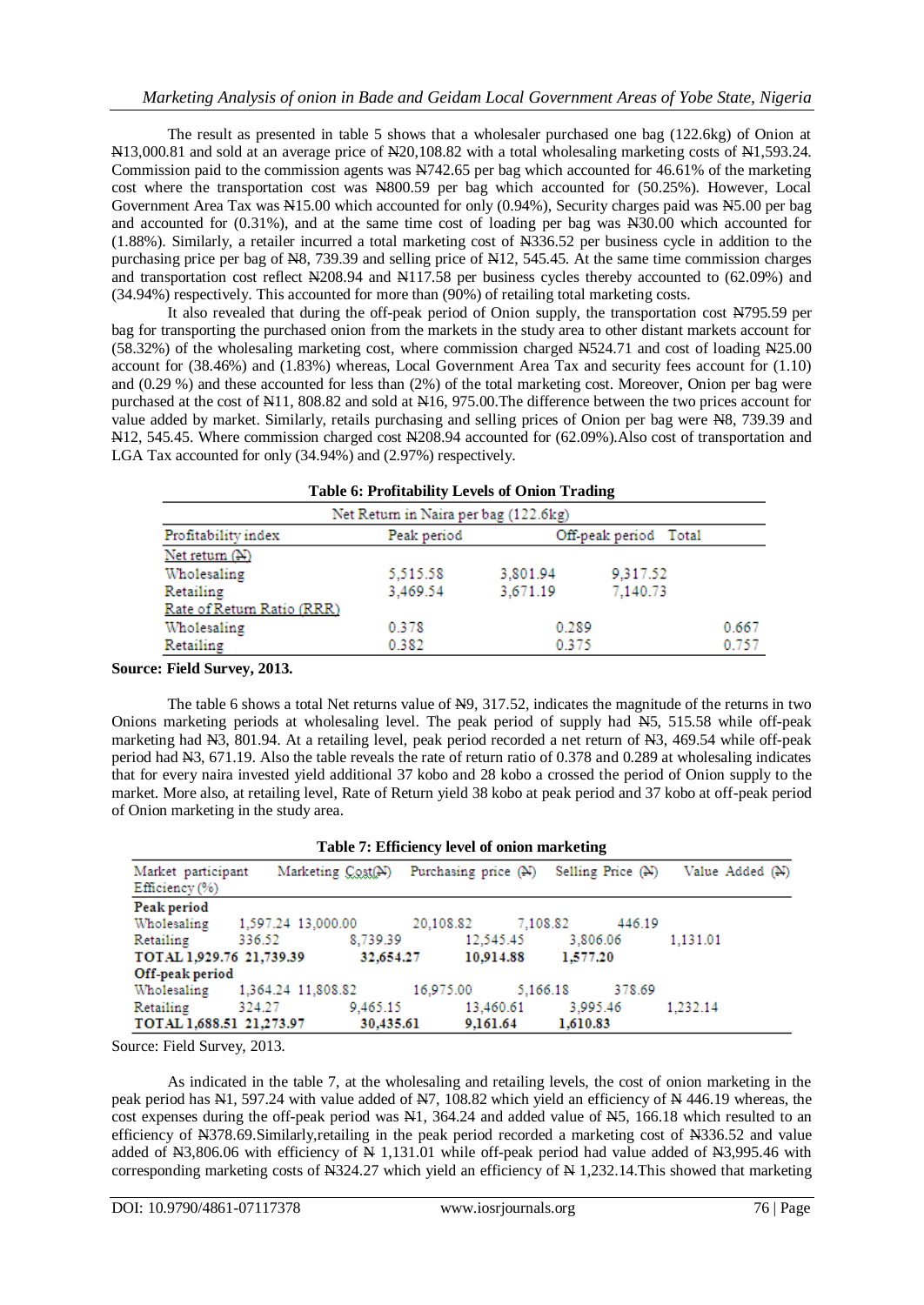of onion during the off-peak period in the study area is efficient with total efficiency of  $N$  1,610.83 than during the peak period of onion supply with total efficiency of  $\overline{N}$  1,577.20. In contrast, marketing during the off-peak period of onion supply appeared efficient than during the peak period because of low purchasing price and marketing cost indicated that the traders from other distant market in the country are trooping to the market in the study area to purchase more of the product at the peak period of onion supply during which the demand for onion was higher hence, leading to higher purchasing price and cost of marketing. In Texas, lower onion prices are received during periods of high production and vice-versa (Bello, 1988).While in Philippines, Azecuna (1993) reported that onion price fluctuate due primarily to variation in supply and non availability of a system for the delivery of market information.

| Table To, Trauers constraint to omon marketing |  |      |    |            |      |           |  |  |  |
|------------------------------------------------|--|------|----|------------|------|-----------|--|--|--|
| Wholesalers                                    |  |      |    |            |      |           |  |  |  |
| $Frequency*(n=34)$                             |  | %    |    | Frequency* |      |           |  |  |  |
| 205.3                                          |  | 58.8 |    |            |      |           |  |  |  |
|                                                |  | 44.1 |    | 28         |      | 84.8      |  |  |  |
| Lack of adequate storage facilities -          |  |      | 30 |            | 90.9 |           |  |  |  |
|                                                |  |      |    |            | 66.7 |           |  |  |  |
|                                                |  |      |    |            |      | Retailers |  |  |  |

| Table 18: Traders constraint to onion marketing |  |  |
|-------------------------------------------------|--|--|
|                                                 |  |  |

Source: Field Survey, 2013.

\*Multiple responses

The major problems that militate against onion marketing in the study area were combination of transportation, unstable price, storage and insufficient capital. High cost of transport was a major concern of wholesalers (58.8%), whereas lack of adequate storage fertilities ranks higher (90.9%) with retailers as presented in table 8,This is obvious considering the fact that retailers usually sell in small quantity at a point in time, hence good storage facilities would most likely be their concern. Wholesalers on the other hand, usually travel far and wide to procure the commodity and so have to contend with rising transport fares. Transportation cost was found (Lale and Adu-Nyako, 1991) to constitute large portion of marketing margin in Africa.

## **IV. Conclusion**

Based on the findings of this research work, it has been possible to establish the fact that marketing of onion was profitable for both categories of middlemen (wholesalers and retailers) through out the periods of onion supply. In similar vein, marketing of onion during the off-peak period was efficient (1,610.83%) than during the peak period (1,577.20%) of onion supply. Major problems of onion marketing were lack of adequate storage facilities, high cost of transport and fluctuation of market price.

#### **V. Recommendations**

- To overcome the problem of price fluctuations, the private sector should be encouraged to establish onion dehydration plants to process the onion into more durable products. This may help to enhance the year round availability of the commodity in addition to preparing it for export.
- Introducing the product to the international market may help in raising the demand for the product, increase producer prices and hence income of the farmers.

#### **References**

- [1]. Adamu, D.C.(2000) "Resource productivity in vegetable crops production among Fadama farmers in Adamawa State, Nigeria "An M.sc Thesis(unpublished) Department of Agricultural Extension, University of Maiduguri, Borno State, Nigeria.
- [2]. Adegeye, A.J. and Dittoh, J.S.(1982): **Essentials of rural Agricultural Economics:** Center for Agricultural and Rural Development, University of Ibadan Press, pp. 110-133.
- [3]. Adekanye, E.T. (1988), **Marketing Structures:** Sixth Edition. Book power, U.K, pp.150-153.
- [4]. Akinwumi, J.A. (1999)."Agricultural Economics and marketing". In Youdeowei, A., F.O.C. Ezedinma and O.C. Onozi(Eds).Introduction to tropical Agriculture. Longman Group, England pp. 274-281.
- [5]. Amaza, P.S., Ogunbameru, B.O., Iheanacho, A.C. and Anogie, D.A. (1999).Marketing constraints of Fadama Agricultural products: A case Study of Borno and Yobe States. In Kolawole, Awogbade and J.P. Voh,(Eds). Strategies for the sustainable use of Fadama lands in Northern Nigeria. CSER/ABU (Zaria) and IIED (London) ix-214
- [6]. Amaza, P.S. (2000) "Resource-use Efficiency in food crop production in Gombe state Nigeria". A Ph.d Thesis (unpublished). Department of Agricultural Economics, University of Ibadan Nigeria.
- [7]. Azucena, C.F. (1993). ""Socio-economic considerations in onion Production and handling in the Philippines: Opportunities for technology transfer."" Onion News letter for the tropics. 5:10-15.
- [8]. Ayodele, V.I. (1996).Onion Allium cepa L. var. Aggregatun production in Ibadan, South West Nigeria; Prospect and Limitation.<br>Paper presented at the 11<sup>th</sup> Annual Conference of the Horticultural Society of Nigeria. Ogu April,1997.
- [9]. Bednarz, F. (1986). Suggestions on Onion (Allium cepa L.) variety Improvement in Nigeria. Mimeograph, plant science Department, I.A.R., ABU Zaria p 25.